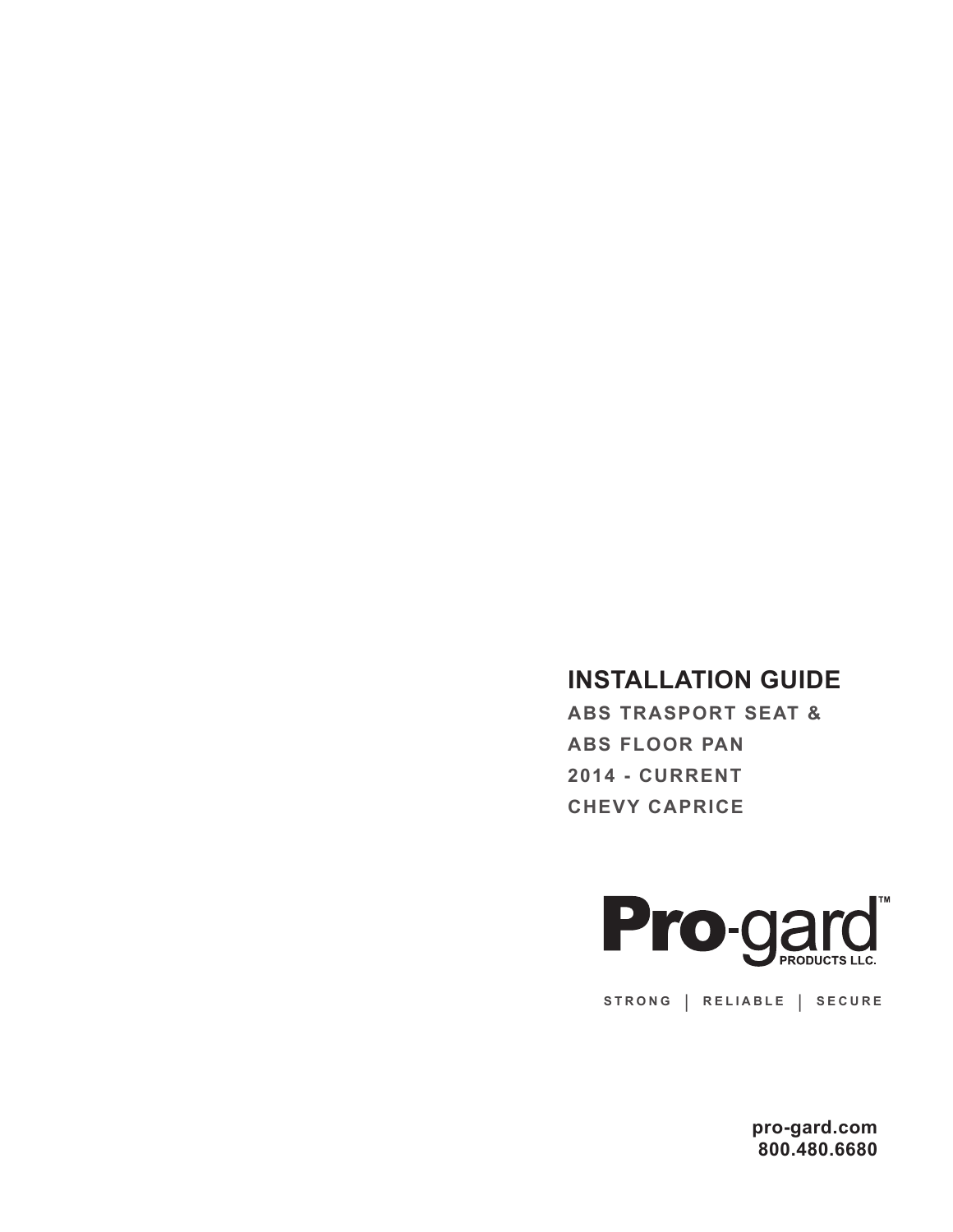## THESE COMPONENTS ARE REQUIRED <u>TO INSTALL THE PRO-GARD ABS SEAT/FLOOR PAN SYSTEM</u>



I. Refer to the diagram on the last page of these instructions to verify all parts were received. 4S53CC11KIT Seat Kit 3FP53CC11 ABS Floor Pan 3S53CC11 ABS Transport

II. The following tools will be required to complete the installation. 4

A. 1/4" or 3/8" drive ratchet with 3/8", 7/16", 7mm, 13mm, and 17mm sockets B. Drill with 3/8" Socket and Philips Bit C. T15 Torx Driver

III. Read all instructions carefully before starting the assembly process.

*Caution: Locate all Wiring, Fuel Lines, Brake Lines, and/or Cooling Lines before drilling holes or installing Fasteners.*

- IV. Removing the OEM Seat
	- A. Begin by lifting the front of the lower seat cushion out from the plastic snaps in the floor. Once the seat is free, remove it from the vehicle (See Fig. 1).
	- B. Remove the seat belts by removing the two 17mm OEM nuts from their mounting studs. Do not remove the shoulder straps anchored at each side of the vehicle.
	- C. Remove the OEM seat back cushion by removing four 17mm nuts from the lower mounting brackets near the seat belt mounting studs. UP  $\uparrow$  Fig. 1
		- D. Also remove the remaining two 13mm nuts holding lower child restraint brackets (3 pcs) and remove the brackets from the vehicle. (Fig. 2) or bend brackets down.

Fig. 2

 *Note: This is necessary for the Pro-gard Seat to fit properly in position.*



**pro-gard.com 800.480.6680 2**

REAR SEAT LOWER CUSHION

DRIVER SIDE SHOWN

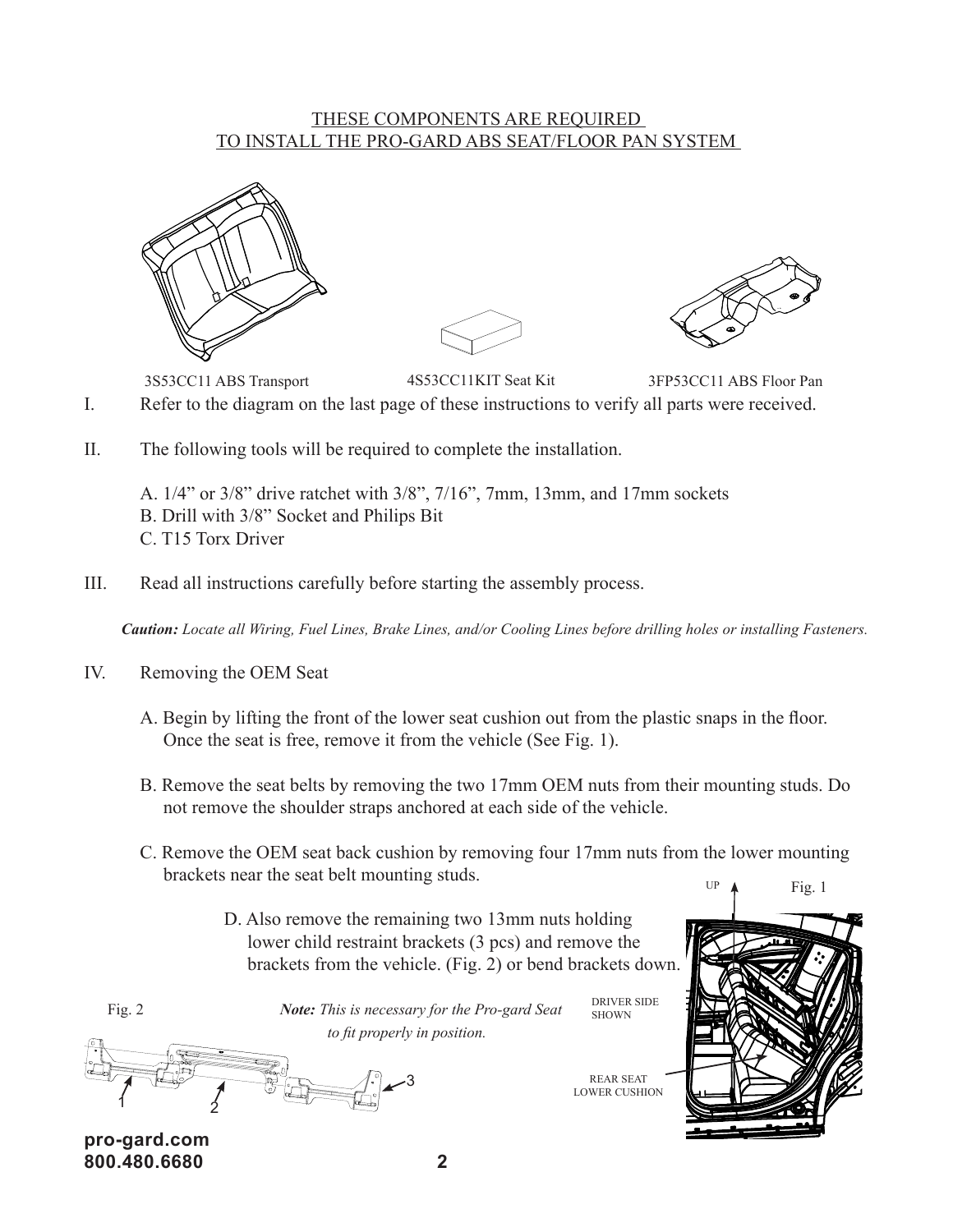- V. Removing the OEM Trim Panels
	- A. Remove the T15 Torx screw from the rear tab of the Rear Door Scuff Plates and then remove the Rear Door Scuff Plates on the Driver and Passenger-side. These will be reinstalled after the ABS Floor Pan Installation. (See Fig. 3)
	- B. Remove the upper seat transition trim that extends from the scuff plates to the small window near the outer shoulder harnesses on both the Driver and Passenger sides of the vehicle. (See Fig. 4)
	- C. Remove Center B-Pillar trim Panel. Then remove the B-Pillar lower transition trim panels on both the passenger and driver side of the vehicle.
- VI. Installing the ABS Floor Pan
	- A. Place the ABS Floor Pan in the vehicle, making sure that there are no objects underneath of it. Insure that the Floor Pan is all the way back and down against the rear seat area.

*Note: The floor pan does not cover the OEM seat grommets.*

B. Reinstall the B-Pillar lower transition panels (Fig. 5) and the OEM Rear Door Scuff Plates on the Driver and Passenger-side.

*Note: The Door Scuff Trim Plates go on top of the ABS Floor Pan*.

C. Installation of the Floor Pan Drain Plugs on this vehicle is optional. There are no holes in the floor of the vehicle and holes must be drilled. Use a hole saw sized between  $1 \frac{3}{8}$ " &  $1 \frac{1}{2}$ " in diameter. Drill holes near the center of the floor pan at the lowest point.

*Caution: Locate all Wiring, Fuel Lines, Brake Lines, and/or Cooling Lines before drilling holes.*

VII. Installing the ABS Transport Seat (OPTIONAL for Pro-Cell)

A. Preparing Transport Seat for installation:

- 1. If installing a Pro-Gard Pro-Cell Kit with center divider then, go to Step 2. If not installing a center divider, skip to Step B.
- 2. Attach the (3P214) Divider Mounting Brackets using the supplied bolts (3X36) and whiz nuts  $(3X16Z)$ , before installing the seat in to the vehicle. (See Fig. 6)

 *Note: The flat side of the bracket should face the passenger's side; the divider will mount flat against it.*

Remove T15 Torx Screw



Fig. 4

Driver Side Scuff Plate



Fig. 3 Driver Side Scuff Panel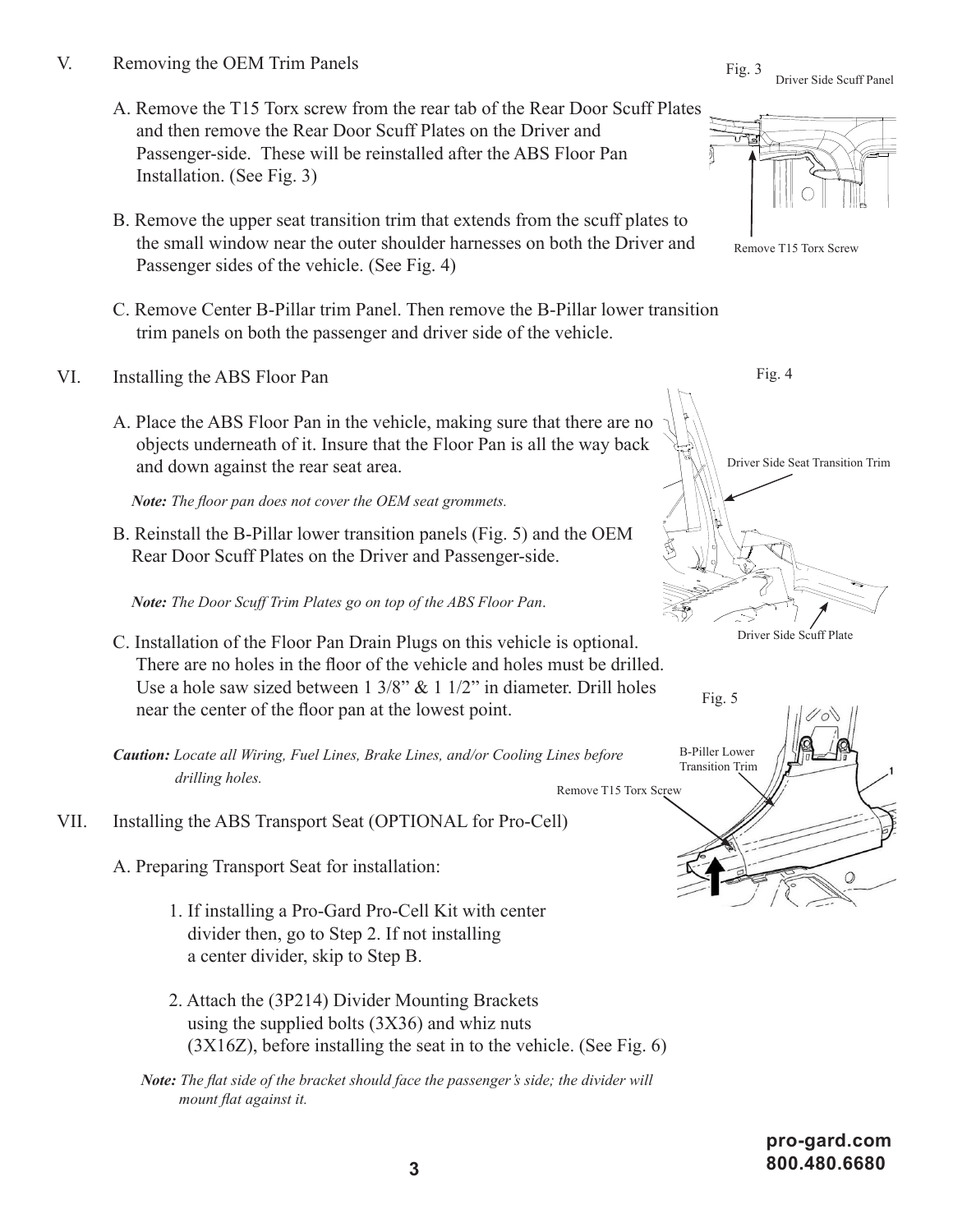- B. Place the seat in the vehicle. Make sure the seat is tucked behind the outer shoulder straps and is flush against the frame of the seat back. The seat will overlap the back edge of the floor pan. The upper trimmed edge of the seat should be flush with the top of the rear deck.
- C. Be sure the seat belts are on the outside of the seat and operate freely.
	- *Note: The gas tank is under the rear seat in this vehicle. Use pre-drilled locations and supplied hardware only!*
- *Caution: Locate all Wiring, Fuel Lines, Brake Lines, and/or Cooling Lines before drilling holes or installing fasteners.*
- D. Starting at the top of the transport seat along the edge near the rear deck. Fasten with four 1-1/2" long (3X77) self-tapping screws and (3X78) finish washers through the surface on the seat where the raised Pro-Gard lettering is seen. Be sure the upper trimmed edge of the seat is flush with the top edge of the rear deck.
- E. Using three more 1-1/2" long (3X77) self-tapping screws and (3X78) finish washers, secure the front lower portion of the seat to the seat frame of the vehicle through the three recessed screw mounting locations.
- VIII. Installing the OEM Seatbelts and ABS Cover Plates.
	- A. Insert the passenger side belt buckle through the passenger side seat cover plate (The plate with the smaller hole and insert into the side with the rough surface) and pass the bracket through the plate also. Slide the plate up the seat belt to allow access to bolt the buckle to the stud under the seat.
	- B. Insert the seat belts and buckles through the holes in the seat and reattach to OEM mounting studs with OEM nuts.
	- C. Slide cover plate assemblies over the buckles into the recesses in the seat. Orient and secure each cover plate using the four (3X72) Phillips truss head screws. (Fig. 7)
- IX. Finalize Installation
	- A. Audit the overall installation for fit and function of all components. Once satisfied, insure all fasteners are tight.
	- B. Installation is now complete.

## Fig. 6 PASSENGER SIDE SHOWN